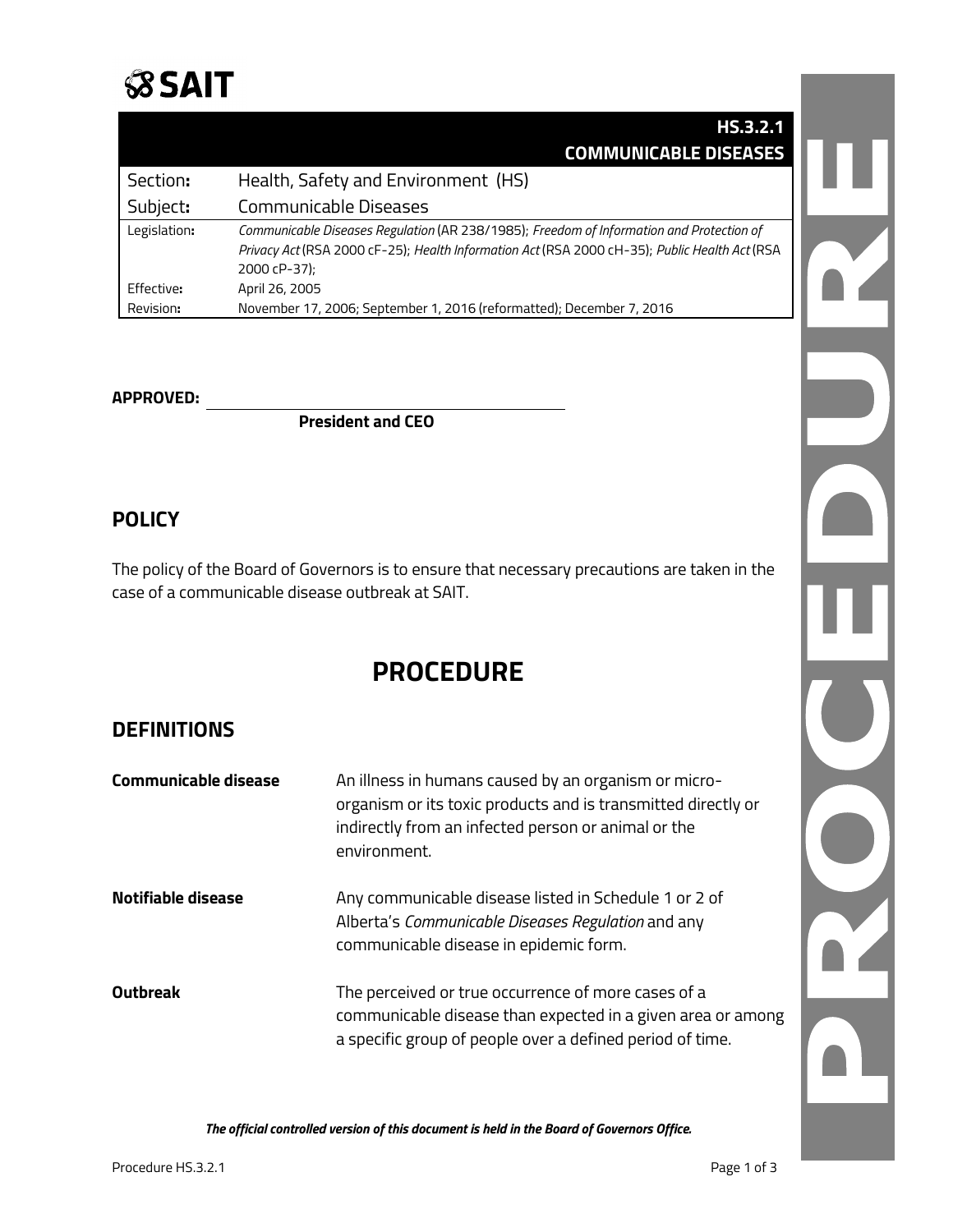

**SAIT community** SAIT's governors, employees, students, contractors, consultants, agents, and volunteers. **Surveillance** The practice of close medical and other supervision of cases and contacts, as determined by the Government of Alberta's public medical health officials, in order to mitigate or eliminate a communicable disease or to promote prompt recognition of infection or illness with a communicable disease.

#### **GOVERNING PRINCIPLES**

- 1. SAIT is committed to reducing the risk to members of the SAIT community as much as possible by using the best possible public health practices for managing and controlling communicable diseases.
- 2. SAIT will refer to applicable Alberta Health Services (AHS) publications, such as the Notifiable Disease and Diseases Under Surveillance List, to determine the communicable diseases that can potentially threaten the health of the SAIT community. SAIT will follow the guidance and direction that AHS and applicable Alberta government legislation provides.
- 3. The SAIT Health Services Clinic will provide diagnosis and care within its scope as a frontline facility and refer cases beyond its scope to facilities in the community.
- 4. All members of the SAIT community will receive appropriate notification regarding concern or risk as directed by Alberta's *Communicable Diseases Regulation*.
- 5. A member of the SAIT community who has a communicable disease has a right to privacy and to have the SAIT Health Services Clinic keep that individual's private medical information in the strictest confidence. The Health Services Clinic office will keep such information in its office and will not release it without that individual's written authorization, except as required by provincial legislation.

#### **PROCEDURE**

1. In the event of a confirmed outbreak, the Health Services Clinic will contact AHS to obtain the latest recommendations about the management and prevention of the spread of the suspected disease or illness. The Health Services Clinic will request assistance with surveillance and outbreak containment measures, including administration of appropriate vaccines and medications as required.

*The official controlled version of this document is held in the Board of Governors Office.*